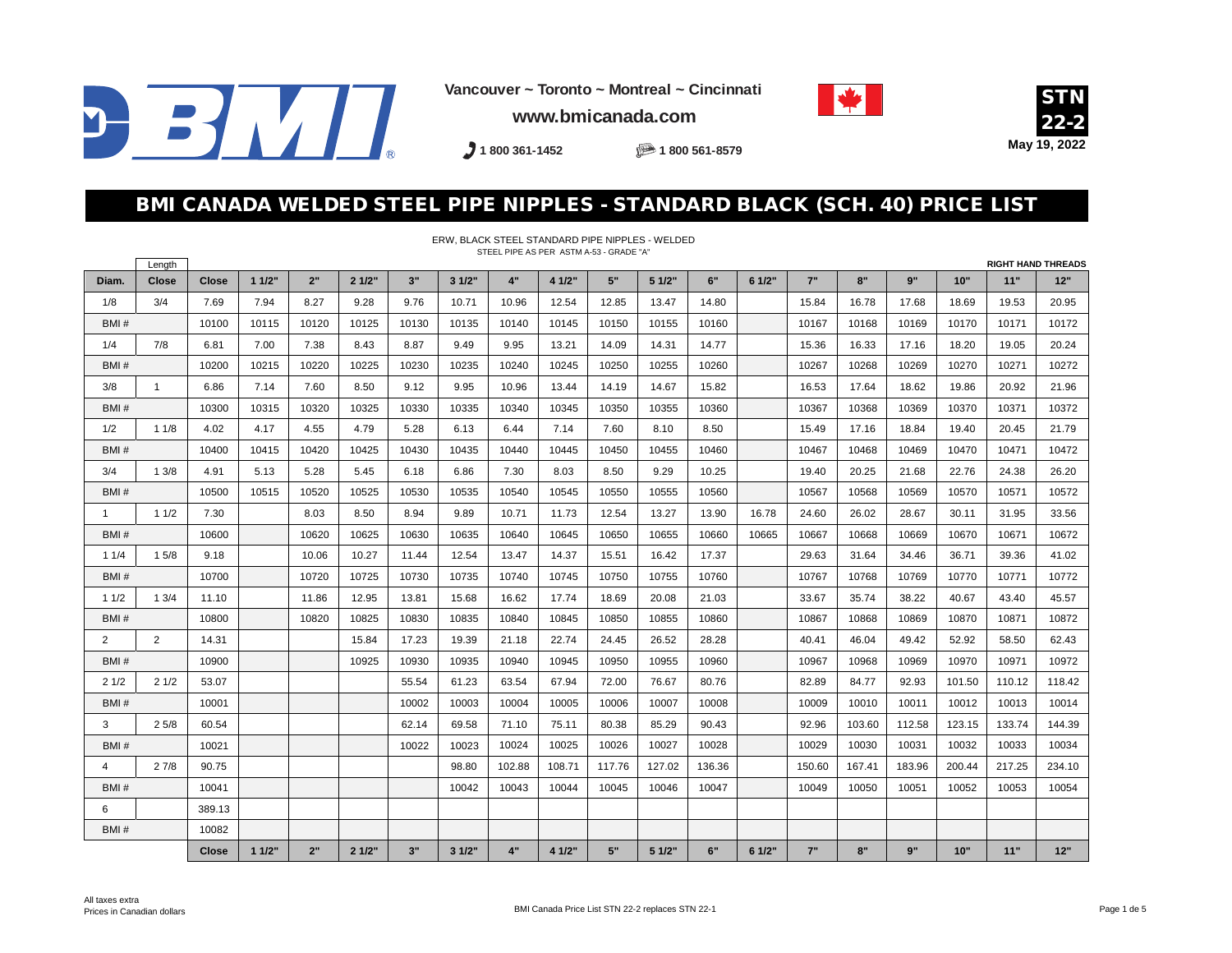

**Vancouver ~ Toronto ~ Montreal ~ Cincinnati**





**www.bmicanada.com**

**1 800 361-1452 1 800 561-8579**

### BMI CANADA WELDED STEEL PIPE NIPPLES - STANDARD GALVANIZED (SCH. 40) PRICE LIST

ERW, GALVANIZED STEEL STANDARD PIPE NIPPLES - WELDED

|                | Length       |              |       |       |       |       |        | STEEL PIPE AS PER ASTM A-53 - GRADE "A" |        |        |        |        |        |        |        |        |        | <b>RIGHT HAND THREADS</b> |
|----------------|--------------|--------------|-------|-------|-------|-------|--------|-----------------------------------------|--------|--------|--------|--------|--------|--------|--------|--------|--------|---------------------------|
| Diam.          | <b>Close</b> | <b>Close</b> | 11/2" | 2"    | 21/2" | 3"    | 31/2"  | 4"                                      | 4 1/2" | 5"     | 51/2"  | 6"     | 7"     | 8"     | 9"     | 10"    | 11"    | 12"                       |
| 1/8            | 3/4          | 8.67         | 9.28  | 10.49 | 12.24 | 13.01 | 14.19  | 14.92                                   | 15.68  | 16.44  | 17.16  | 17.97  | 19.65  | 21.03  |        |        | 24.98  |                           |
| BMI#           |              | 11100        | 11115 | 11120 | 11125 | 11130 | 11135  | 11140                                   | 11145  | 11150  | 11155  | 11160  | 11167  | 11168  |        |        | 11171  |                           |
| 1/4            | 7/8          | 7.60         | 8.10  | 8.67  | 9.89  | 10.49 | 11.44  | 12.54                                   | 14.19  | 15.42  | 16.44  | 17.23  | 18.45  | 19.72  | 21.17  | 22.32  | 24.05  | 25.32                     |
| BMI#           |              | 11200        | 11215 | 11220 | 11225 | 11230 | 11235  | 11240                                   | 11245  | 11250  | 11255  | 11260  | 11267  | 11268  | 11269  | 11270  | 11271  | 11272                     |
| 3/8            | $\mathbf{1}$ | 7.85         | 8.27  | 8.87  | 10.24 | 10.75 | 11.80  | 12.89                                   | 14.99  | 16.78  | 17.38  | 18.20  | 19.18  | 20.45  | 22.14  | 23.80  | 25.06  | 26.72                     |
| BMI#           |              | 11300        | 11315 | 11320 | 11325 | 11330 | 11335  | 11340                                   | 11345  | 11350  | 11355  | 11360  | 11367  | 11368  | 11369  | 11370  | 11371  | 11372                     |
| 1/2            | 11/8         | 5.00         | 5.28  | 5.79  | 6.32  | 6.86  | 7.69   | 8.43                                    | 8.94   | 9.62   | 10.49  | 11.13  | 19.72  | 22.76  | 23.66  | 24.60  | 26.72  | 28.30                     |
| BMI#           |              | 11400        | 11415 | 11420 | 11425 | 11430 | 11435  | 11440                                   | 11445  | 11450  | 11455  | 11460  | 11467  | 11468  | 11469  | 11470  | 11471  | 11472                     |
| 3/4            | 13/8         | 6.13         | 6.32  | 6.57  | 7.30  | 8.10  | 9.18   | 10.06                                   | 10.94  | 11.80  | 12.74  | 13.81  | 25.61  | 28.32  | 29.82  | 30.11  | 32.18  | 35.74                     |
| BMI#           |              | 11500        | 11515 | 11520 | 11525 | 11530 | 11535  | 11540                                   | 11545  | 11550  | 11555  | 11560  | 11567  | 11568  | 11569  | 11570  | 11571  | 11572                     |
| $\mathbf{1}$   | 11/2         | 9.11         |       | 9.89  | 10.74 | 11.69 | 12.89  | 14.10                                   | 15.22  | 16.31  | 17.14  | 18.16  | 31.20  | 33.67  | 37.11  | 40.08  | 42.35  | 44.35                     |
| BMI#           |              | 11600        |       | 11620 | 11625 | 11630 | 11635  | 11640                                   | 11645  | 11650  | 11655  | 11660  | 11667  | 11668  | 11669  | 11670  | 11671  | 11672                     |
| 11/4           | 15/8         | 11.69        |       | 12.85 | 13.59 | 14.58 | 16.37  | 17.78                                   | 19.12  | 20.44  | 21.68  | 23.07  | 39.54  | 43.07  | 46.04  | 49.62  | 51.93  | 56.22                     |
| BMI#           |              | 11700        |       | 11720 | 11725 | 11730 | 11735  | 11740                                   | 11745  | 11750  | 11755  | 11760  | 11767  | 11768  | 11769  | 11770  | 11771  | 11772                     |
| 11/2           | 1.3/4        | 14.19        |       | 14.99 | 16.37 | 17.48 | 19.53  | 21.42                                   | 23.20  | 24.88  | 26.52  | 27.68  | 42.89  | 47.45  | 51.11  | 54.67  | 57.31  | 61.22                     |
| BMI#           |              | 11800        |       | 11820 | 11825 | 11830 | 11835  | 11840                                   | 11845  | 11850  | 11855  | 11860  | 11867  | 11868  | 11869  | 11870  | 11871  | 11872                     |
| $\overline{2}$ | 2            | 18.36        |       |       | 20.25 | 22.32 | 25.32  | 27.53                                   | 29.40  | 31.64  | 33.89  | 36.10  | 56.04  | 60.13  | 64.86  | 69.03  | 73.91  | 79.25                     |
| BMH            |              | 11900        |       |       | 11925 | 11930 | 11935  | 11940                                   | 11945  | 11950  | 11955  | 11960  | 11967  | 11968  | 11969  | 11970  | 11971  | 11972                     |
| 21/2           | 21/2         | 69.77        |       |       |       | 72.00 | 80.89  | 83.27                                   | 88.49  | 95.38  | 102.28 | 107.76 | 112.75 | 119.77 | 125.65 | 136.78 | 148.23 | 159.78                    |
| BMI#           |              | 11001        |       |       |       | 11002 | 11003  | 11004                                   | 11005  | 11006  | 11007  | 11008  | 11009  | 11010  | 11011  | 11012  | 11013  | 11014                     |
| 3              | 25/8         | 82.55        |       |       |       | 84.77 | 94.94  | 97.37                                   | 103.59 | 110.54 | 117.52 | 124.51 | 134.86 | 143.43 | 158.17 | 173.34 | 187.68 | 202.63                    |
| BMI#           |              | 11021        |       |       |       | 11022 | 11023  | 11024                                   | 11025  | 11026  | 11027  | 11028  | 11029  | 11030  | 11031  | 11032  | 11033  | 11034                     |
| 4              | 27/8         | 122.98       |       |       |       |       | 133.89 | 137.08                                  | 147.97 | 160.37 | 173.34 | 185.81 | 208.76 | 232.92 | 255.40 | 278.94 | 301.88 | 325.29                    |
| BMI#           |              | 11041        |       |       |       |       | 11042  | 11043                                   | 11044  | 11045  | 11046  | 11047  | 11049  | 11050  | 11051  | 11052  | 11053  | 11054                     |
|                |              | <b>Close</b> | 11/2" | 2"    | 21/2" | 3"    | 3 1/2" | 4"                                      | 4 1/2" | 5"     | 5 1/2" | 6"     | 7"     | 8"     | 9"     | 10"    | 11"    | 12"                       |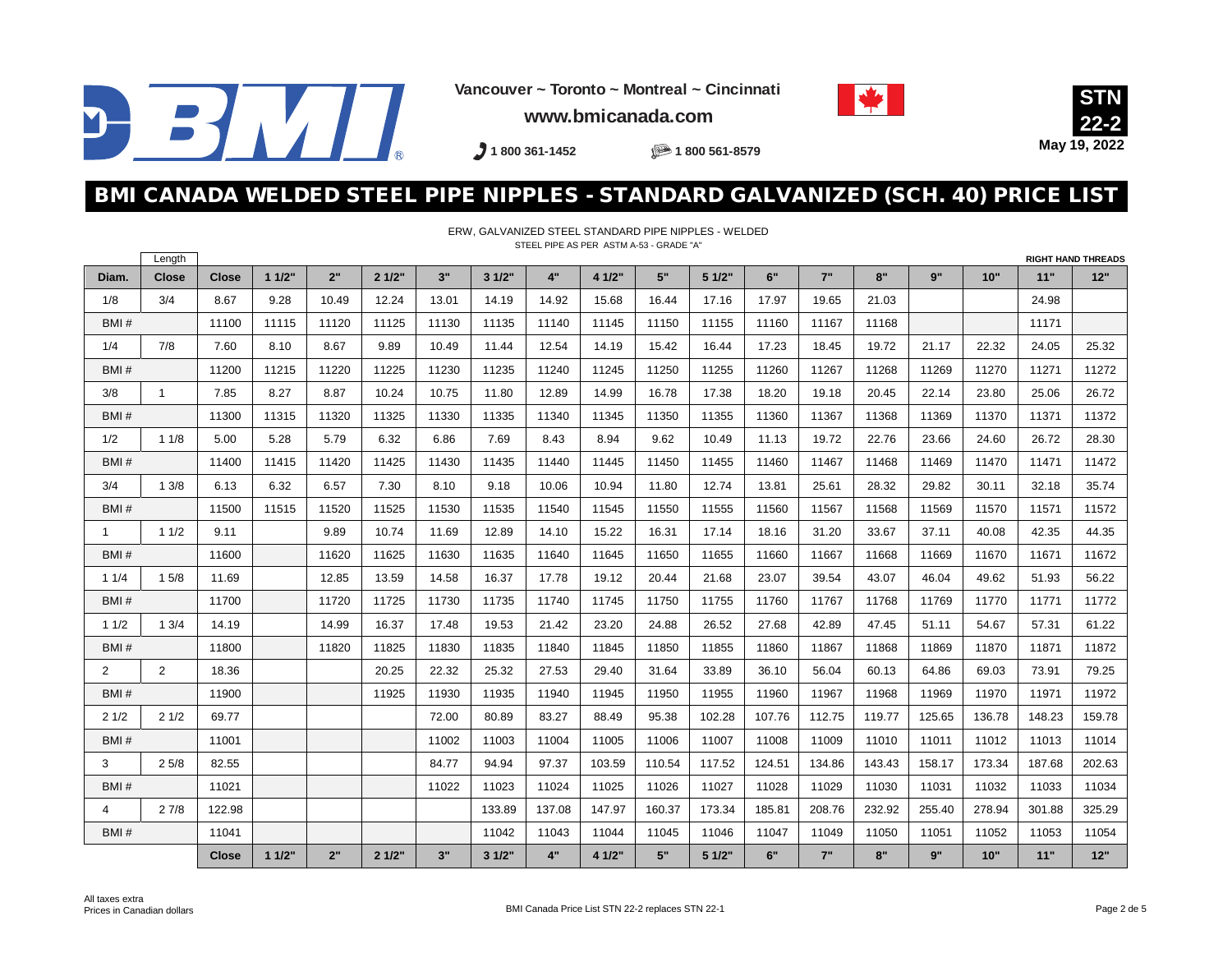

**Vancouver ~ Toronto ~ Montreal ~ Cincinnati**





**www.bmicanada.com**

**1 800 361-1452 1 800 561-8579**

#### BMI CANADA INNER BAGS & MASTER BOX PACKINGS

THESE PACKINGS APPLY TO STANDARD BLACK & GALVANIZED WELDED STANDARD PIPE NIPPLES

| Diam.          | <b>Packing</b> | <b>Close</b> | 11/2" | 2"  | 21/2" | 3"           | 31/2"          | 4"             | 4 1/2"         | 5"           | 51/2"          | 6"           | 6 1/2" | 7"           | 8"           | 9"             | 10"            | 11"          | 12"            |
|----------------|----------------|--------------|-------|-----|-------|--------------|----------------|----------------|----------------|--------------|----------------|--------------|--------|--------------|--------------|----------------|----------------|--------------|----------------|
| 1/8            | Inner          | 25           | 25    | 25  | 25    | 25           | 25             | 25             | 25             | 25           | 25             | 25           |        | 25           | 25           | 25             | 25             | 25           | 25             |
|                | Master         | 400          | 400   | 400 | 400   | 400          | 400            | 400            | 400            | 400          | 400            | 400          |        | 150          | 400          | 200            | 200            | 200          | 200            |
| 1/4            | Inner          | 25           | 25    | 25  | 25    | 25           | 25             | 25             | 25             | 25           | 25             | 25           |        | 25           | 25           | 25             | 25             | 25           | 25             |
|                | Master         | 400          | 400   | 400 | 400   | 400          | 400            | 400            | 400            | 400          | 400            | 400          |        | 200          | 200          | 200            | 200            | 200          | 200            |
| 3/8            | Inner          | 25           | 25    | 25  | 25    | 25           | 25             | 25             | 25             | 25           | 25             | 25           |        | 25           | 25           | 25             | 25             | 25           | 25             |
|                | Master         | 400          | 400   | 400 | 400   | 400          | 400            | 400            | 400            | 300          | 300            | 300          |        | 150          | 150          | 150            | 100            | 100          | 100            |
| 1/2            | Inner          | 25           | 25    | 25  | 25    | 25           | 25             | 25             | 25             | 25           | 25             | 25           |        | 25           | 25           | 25             | 25             | 25           | 25             |
|                | Master         | 400          | 400   | 400 | 300   | 300          | 300            | 200            | 200            | 200          | 200            | 200          |        | 100          | 100          | 100            | 100            | 100          | 100            |
| 3/4            | Inner          | 25           | 25    | 25  | 25    | 25           | 25             | 25             | 25             | 25           | 25             | 25           |        | 25           | 25           | 25             | 25             | 25           | 25             |
|                | Master         | 400          | 400   | 300 | 300   | 200          | 200            | 150            | 150            | 100          | 100            | 100          |        | 75           | 75           | 50             | 50             | 50           | 50             |
| $\overline{1}$ | Inner          | 25           |       | 25  | 25    | 25           | 25             | 25             | 25             | 25           | 25             | 25           | 25     | 25           | 25           | 25             | 20             | 20           | 20             |
|                | Master         | 200          |       | 200 | 150   | 150          | 100            | 100            | 100            | 75           | 75             | 50           | 50     | 50           | 50           | 50             | 40             | 40           | 40             |
| 11/4           | Inner          | 25           |       | 25  | 25    | 25           | 25             | 25             | 25             | 25           | 25             | 25           |        | 15           | 15           | 15             | $\overline{1}$ | $\mathbf{1}$ | $\mathbf{1}$   |
|                | Master         | 100          |       | 100 | 100   | 100          | 50             | 50             | 50             | 50           | 50             | 50           |        | 30           | 30           | 30             | 30             | 30           | 30             |
| 11/2           | Inner          | 25           |       | 25  | 25    | 25           | 25             | 25             | 25             | 20           | 20             | 20           |        | $\mathbf{1}$ | 1            | $\overline{1}$ | $\overline{1}$ | $\mathbf{1}$ | $\mathbf{1}$   |
|                | Master         | 100          |       | 100 | 50    | 50           | 50             | 50             | 50             | 40           | 40             | 40           |        | 35           | 25           | 25             | 15             | 15           | 15             |
| $\overline{2}$ | Inner          | 25           |       |     | 25    | $\mathbf{1}$ | $\mathbf{1}$   | $\mathbf{1}$   | $\mathbf{1}$   | $\mathbf{1}$ | $\mathbf{1}$   | $\mathbf{1}$ |        | $\mathbf{1}$ | $\mathbf{1}$ | $\overline{1}$ | $\overline{1}$ | $\mathbf{1}$ | $\mathbf{1}$   |
|                | Master         | 50           |       |     | 50    | 50           | 25             | 25             | 25             | 25           | 25             | 25           |        | 18           | 18           | 18             | 14             | 14           | 14             |
| 21/2           | Inner          | $\mathbf{1}$ |       |     |       | $\mathbf{1}$ | $\overline{1}$ | $\mathbf{1}$   | $\overline{1}$ | $\mathbf{1}$ | $\overline{1}$ | $\mathbf{1}$ |        | $\mathbf{1}$ | $\mathbf{1}$ | $\overline{1}$ | $\overline{1}$ | $\mathbf{1}$ | $\mathbf{1}$   |
|                | Master         | 36           |       |     |       | 36           | 27             | 27             | 24             | 18           | 18             | 18           |        | 14           | 12           | 12             | 9              | 9            | 9              |
| 3              | Inner          | $\mathbf{1}$ |       |     |       | $\mathbf 1$  | -1             | $\overline{1}$ | -1             | $\mathbf{1}$ | $\mathbf{1}$   | $\mathbf{1}$ |        | $\mathbf{1}$ | 1            | -1             | $\mathbf 1$    | $\mathbf{1}$ | $\mathbf{1}$   |
|                | Master         | 24           |       |     |       | 24           | 18             | 18             | 16             | 12           | 12             | 12           |        | 9            | 8            | 8              | 6              | 6            | 6              |
|                | Inner          | $\mathbf{1}$ |       |     |       |              | $\overline{1}$ | $\mathbf{1}$   | $\mathbf{1}$   | $\mathbf{1}$ | $\mathbf{1}$   | $\mathbf{1}$ |        | $\mathbf{1}$ | $\mathbf{1}$ | $\overline{1}$ | $\overline{1}$ | $\mathbf{1}$ | $\mathbf{1}$   |
| 4              | Master         | 15           |       |     |       |              | 12             | 12             | 10             | 8            | 8              | 8            |        | 5            | 5            | 5              | $\overline{4}$ | 4            | $\overline{4}$ |
|                |                | <b>Close</b> | 11/2" | 2"  | 21/2" | 3"           | 3 1/2"         | 4"             | 4 1/2"         | 5"           | 5 1/2"         | 6"           | 6 1/2" | 7"           | 8"           | 9"             | 10"            | 11"          | 12"            |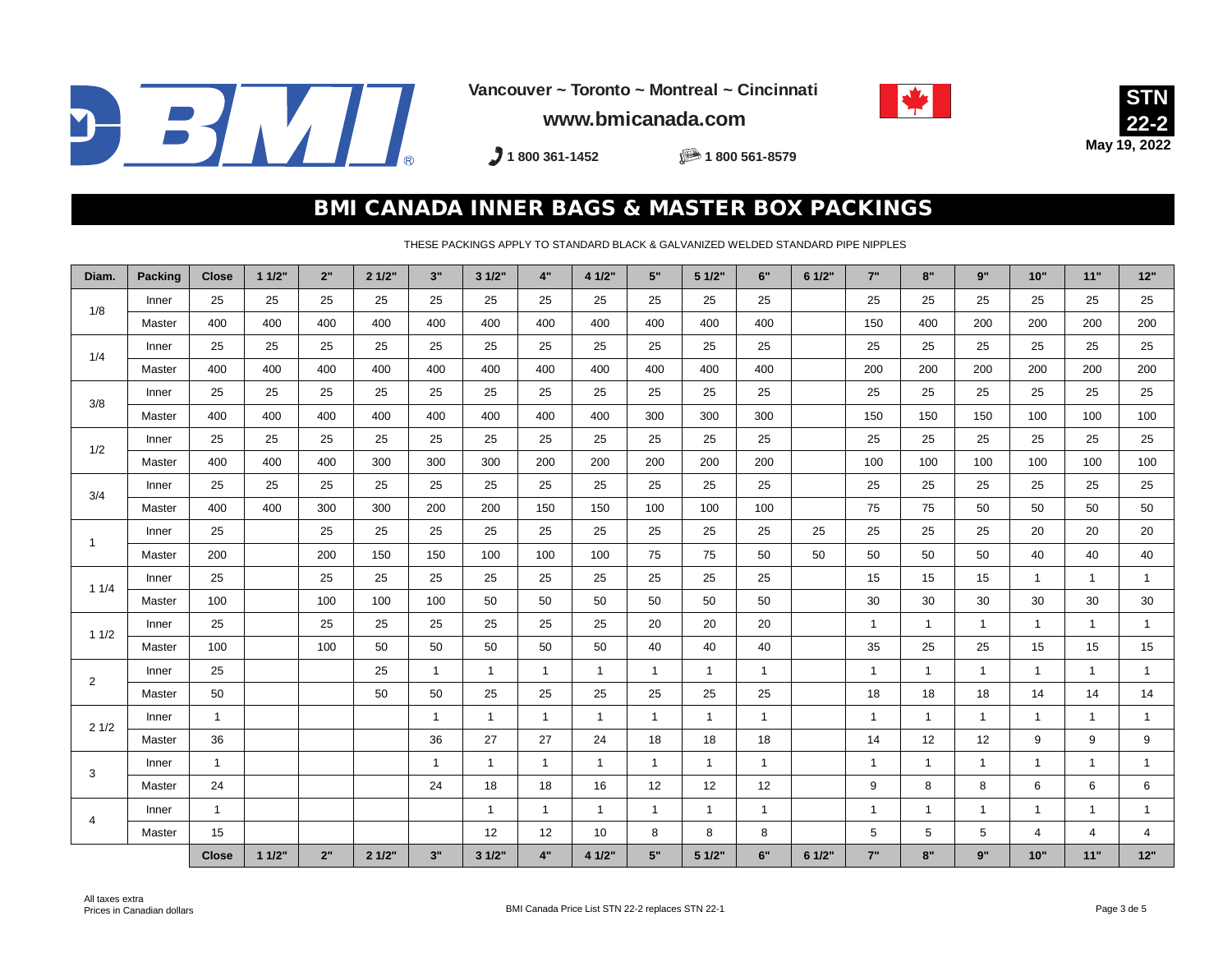

**www.bmicanada.com**



**STN 22-2 May 19, 2022**

Threaded both ends (Plastic cap protected)

**1 800 361-1452 1 800 561-8579**

### BLACK READY CUT PIPES

|                   |       |        |       |       |       |        |       |       |       |        |        |        |        |        |        | Trifeaded both ends (Plastic cap protected) |
|-------------------|-------|--------|-------|-------|-------|--------|-------|-------|-------|--------|--------|--------|--------|--------|--------|---------------------------------------------|
| Diam./<br>Lengths | 13"   | 14"    | 15"   | 16"   | 17"   | 18"    | 19"   | 20"   | 21"   | 24"    | 30"    | 36"    | 48"    | 60"    | 72"    | $pc5$ /<br>bundle                           |
| 1/2               |       | 28.09  |       |       |       | 32.25  |       |       |       | 40.03  | 50.09  | 60.03  | 79.90  | 99.94  | 113.84 | 5                                           |
| BMI#              |       | 10473  |       |       |       | 10478  |       |       |       | 10479  | 10480  | 10481  | 10483  | 10485  | 10487  |                                             |
| 3/4               |       |        |       | 37.07 |       | 40.26  |       |       |       | 48.43  | 60.26  | 72.33  | 96.42  | 120.25 | 136.88 | 5                                           |
| BMH               |       |        |       | 10576 |       | 10578  |       |       |       | 10579  | 10580  | 10581  | 10583  | 10585  | 10587  |                                             |
|                   | 35.55 | 51.51  | 37.78 | 59.40 | 64.24 | 56.42  | 50.07 | 50.82 | 54.93 | 68.15  | 117.80 | 93.76  | 123.28 | 153.97 | 183.96 | 3                                           |
| BMI#              | 10677 | 10673  | 10682 | 10674 | 10684 | 10678  | 10686 | 10692 | 10693 | 10679  | 10680  | 10681  | 10683  | 10685  | 10687  |                                             |
| 11/4              |       |        |       |       |       | 70.84  |       |       |       | 89.72  | 117.80 | 141.36 | 179.44 | 220.29 | 243.39 | 3                                           |
| BMI#              |       |        |       |       |       | 10778  |       |       |       | 10779  | 10780  | 10781  | 10783  | 10785  | 10787  |                                             |
| 11/2              |       |        |       |       |       | 78.21  |       |       |       | 104.10 | 123.45 | 144.45 | 183.06 | 224.04 | 286.30 | 3                                           |
| BMI#              |       |        |       |       |       | 10878  |       |       |       | 10879  | 10880  | 10881  | 10883  | 10885  | 10887  |                                             |
| $\overline{2}$    |       | 100.53 |       | 90.97 |       | 107.00 |       |       |       | 140.44 | 166.44 | 193.97 | 245.85 | 300.41 | 380.77 | 3                                           |
| BMI#              |       | 10974  |       | 10976 |       | 10978  |       |       |       | 10979  | 10980  | 10981  | 10983  | 10985  | 10987  |                                             |
| 3                 |       |        |       |       |       |        |       |       |       | 360.03 |        |        |        |        |        | 3                                           |
| BMI#              |       |        |       |       |       |        |       |       |       | 10020  |        |        |        |        |        |                                             |
| 4                 |       |        |       |       |       | 480.83 |       |       |       |        |        |        |        |        |        | 2                                           |
| BMI#              |       |        |       |       |       | 10055  |       |       |       |        |        |        |        |        |        |                                             |

## GALVANIZED READY CUT PIPES

|                   |     |     |     |     |     |         |     |     |     |        |        |        |        |        |        | Threaded both ends (Plastic cap protected) |
|-------------------|-----|-----|-----|-----|-----|---------|-----|-----|-----|--------|--------|--------|--------|--------|--------|--------------------------------------------|
| Diam./<br>Lengths | 13" | 14" | 15" | 16" | 17" | 18"     | 19" | 20" | 21" | 24"    | 30"    | 36"    | 48"    | 60"    | 72"    | pcs/<br>bundle                             |
| 1/2               |     |     |     |     |     | 40.12   |     |     |     | 52.81  | 65.89  | 78.89  | 105.35 | 131.72 | 150.09 | 5                                          |
| BMI#              |     |     |     |     |     | 11478   |     |     |     | 11479  | 11480  | 11481  | 11483  | 11485  | 11487  |                                            |
| 3/4               |     |     |     |     |     | 50.71   |     |     |     | 66.96  | 83.67  | 100.48 | 133.77 | 167.10 | 190.33 | 5                                          |
| BMI#              |     |     |     |     |     | 11578   |     |     |     | 11579  | 11580  | 11581  | 11583  | 11585  | 11587  |                                            |
|                   |     |     |     |     |     | 71.73   |     |     |     | 89.33  | 107.00 | 125.93 | 165.86 | 207.37 | 235.60 | 3                                          |
| BMI#              |     |     |     |     |     | 11678   |     |     |     | 11679  | 11680  | 11681  | 11683  | 11685  | 11687  |                                            |
| 11/4              |     |     |     |     |     | 95.48   |     |     |     | 118.46 | 142.06 | 167.44 | 214.95 | 264.75 | 310.25 | 3                                          |
| BMI#              |     |     |     |     |     | 11778   |     |     |     | 11779  | 11780  | 11781  | 11783  | 11785  | 11787  |                                            |
| 11/2              |     |     |     |     |     | 107.14  |     |     |     | 138.35 | 166.49 | 196.86 | 253.49 | 312.42 | 366.15 | 3                                          |
| BMI#              |     |     |     |     |     | 11878   |     |     |     | 11879  | 11880  | 11881  | 11883  | 11885  | 11887  |                                            |
| $\overline{2}$    |     |     |     |     |     | 138.70  |     |     |     | 185.04 | 225.93 | 266.30 | 342.13 | 421.37 | 492.95 | 3                                          |
| BMH               |     |     |     |     |     | 11978   |     |     |     | 11979  | 11980  | 11981  | 11983  | 11985  | 11987  |                                            |
| 21/2              |     |     |     |     |     | 374.71  |     |     |     |        |        |        |        |        |        | 3                                          |
| BMI#              |     |     |     |     |     | 11015   |     |     |     |        |        |        |        |        |        |                                            |
| 3                 |     |     |     |     |     | 406.67  |     |     |     |        |        |        |        |        |        | 3                                          |
| BMI#              |     |     |     |     |     | 11035   |     |     |     |        |        |        |        |        |        |                                            |
| $\overline{4}$    |     |     |     |     |     |         |     |     |     | 668.50 |        | 802.12 |        |        |        | 2                                          |
| BMI#              |     |     |     |     |     |         |     |     |     | 11056  |        | 11058  |        |        |        |                                            |
| 6                 |     |     |     |     |     | 1560.08 |     |     |     |        |        |        |        |        |        | 1                                          |
| BMI#              |     |     |     |     |     | 11090   |     |     |     |        |        |        |        |        |        |                                            |